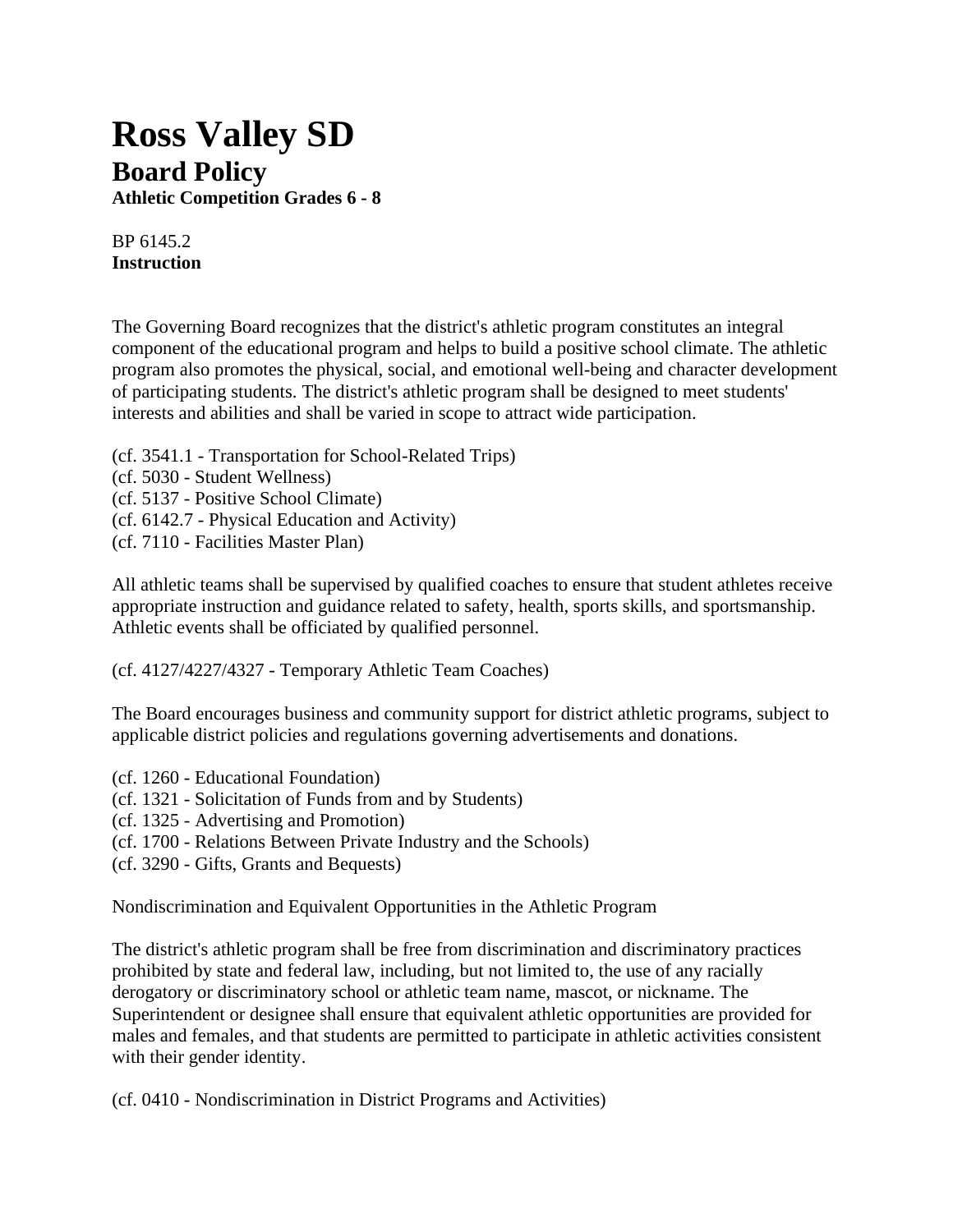(cf. 5145.3 - Nondiscrimination/Harassment) (cf. 5145.7 - Sexual Harassment)

Any complaint alleging discrimination in the district's athletic program shall be filed in accordance with the district's uniform complaint procedures.

(cf. 1312.3 - Uniform Complaint Procedures)

Student Eligibility

Eligibility requirements for student participation in the district's interscholastic athletic program, including requirements pertaining to academic achievement, shall be the same as those set by the district for participation in extracurricular and cocurricular activities.

(cf. 3530 - Risk Management/Insurance) (cf. 5111.1 - District Residency) (cf. 5121 - Grades/Evaluation of Student Achievement) (cf. 6145 - Extracurricular and Cocurricular Activities) (cf. 6146.1 - High School Graduation Requirements) (cf. 6173 - Education for Homeless Children) (cf. 6173.1 - Education for Foster Youth) (cf. 6173.2 - Education of Children of Military Families) Students shall not be charged a fee to participate in an athletic program, including, but not limited to, a fee to cover the cost of uniforms, locks, lockers, or athletic equipment.

(cf. 3260 - Fees and Charges) (cf. 5143 - Insurance)

Sportsmanship

The Board values the quality and integrity of the athletic program and the character development of student athletes. Student athletes, coaches, parents/guardians, spectators, and others are expected to demonstrate good sportsmanship, ethical conduct, and fair play during all athletic competitions. They shall also abide by the core principles of trustworthiness, respect, responsibility, fairness, caring, and good citizenship.

Students and staff shall be subject to disciplinary action for improper conduct.

 $(cf. 3515.2 - Distributions)$ (cf. 4118 - Dismissal/Suspension/Disciplinary Action) (cf. 4218 - Dismissal/Suspension/Disciplinary Action) (cf. 5131 - Conduct) (cf. 5131.1 - Bus Conduct) (cf. 5131.4 - Student Disturbances) (cf. 5144 - Discipline) (cf. 5144.1 - Suspension and Expulsion/Due Process)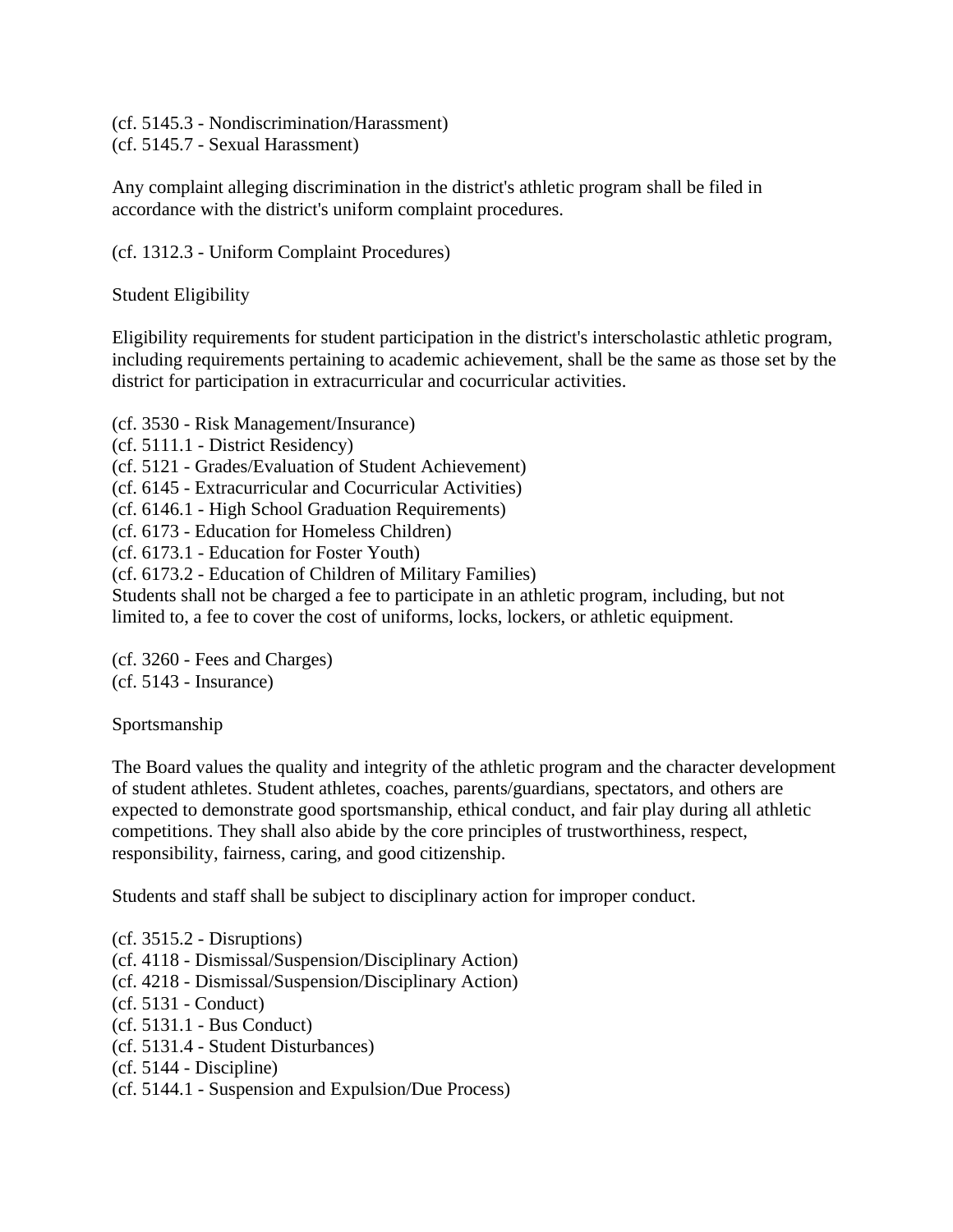(cf. 5144.2 - Suspension and Expulsion/Due Process (Individuals with Disabilities))

Health and Safety

The Board desires to give student health and safety the highest consideration in planning and conducting athletic activities.

Students shall have a medical clearance before participating in interscholastic athletic programs. Care shall be taken to ensure that all athletic trainings and competitions are conducted in a manner that will not overtax the physical capabilities of the participants. When appropriate, protective equipment shall be used to prevent or minimize injuries.

(cf. 5131.61 - Drug Testing) (cf. 5131.63 - Steroids) (cf. 5141.3 - Health Examinations) (cf. 5141.6 - School Health Services) (cf. 5141.7 - Sun Safety)

Coaches and appropriate district employees shall take every possible precaution to ensure that athletic equipment is kept in safe and serviceable condition. The Superintendent or designee shall ensure that all athletic equipment is cleaned and inspected for safety before the beginning of each school year.

(cf. 5142 - Safety)

The Superintendent or designee shall develop a written emergency action plan that describes the location of automated external defibrillator(s) and procedures to be followed in the event of sudden cardiac arrest or other medical emergency related to the athletic program's activities or events. The plan shall be posted in accordance with guidelines of the National Federation of State High School Associations. (Education Code 35179.4)

In the event of a serious injury or a perceived imminent risk to a student's health during or immediately after an athletic activity, the coach or any other district employee who is present shall remove the student athlete from the activity, observe universal precautions in handling blood or other bodily fluid, and/or seek medical treatment for the student as appropriate.

(cf. 4119.42/4219.42/4319.42 - Exposure Control Plan for Bloodborne Pathogens) (cf. 4119.43/4219.43/4319.43 - Universal Precautions) (cf. 5141 - Health Care and Emergencies) (cf. 5141.21 - Administering Medication and Monitoring Health Conditions) (cf. 5141.22 - Infectious Diseases)

Whenever a serious injury or illness is suffered by a student athlete, the Superintendent or designee shall notify the student's parent/guardian of the date, time, and extent of any injury or illness suffered by the student and any actions taken to treat the student. Legal Reference: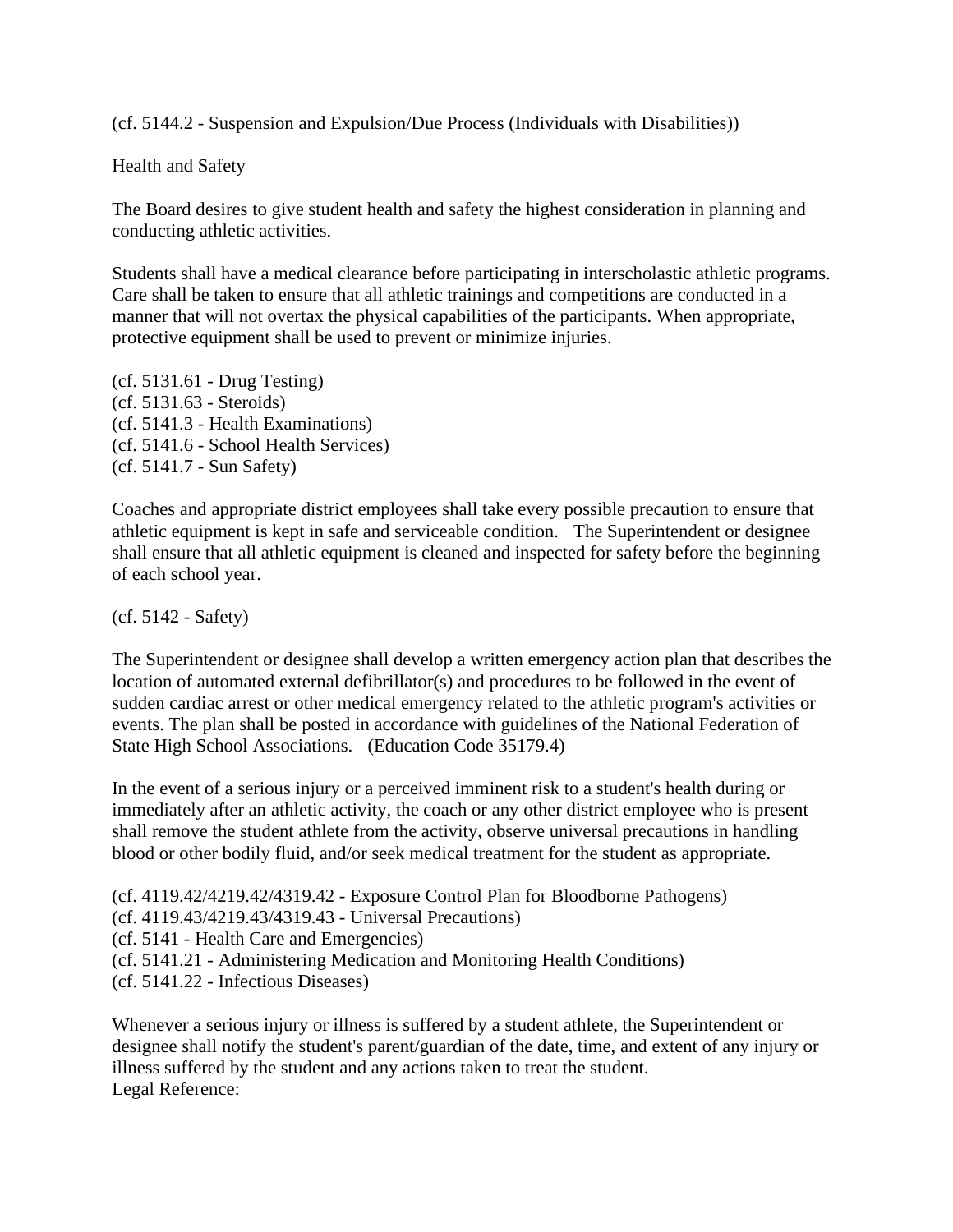EDUCATION CODE

200-262.4 Prohibition of discrimination

17578 Cleaning and sterilizing of football equipment

17580-17581 Football equipment

32220-32224 Insurance for athletic teams, especially:

32221.5 Required insurance for athletic activities

33353-33353.5 California Interscholastic Federation; implementation of policies, insurance program

33354 California Department of Education authority over interscholastic athletics

33479-33479.9 The Eric Parades Sudden Cardiac Arrest Prevention Act

35160.5 District policies; rules and regulations

35179 Interscholastic athletics

35179.1 California High School Coaching Education and Training Program

35179.4 Emergency action plan

35179.5 Interscholastic athletics; limitation on full-contact practices

35179.6 Automated external defibrillator, athletic activities

48850 Interscholastic athletics; students in foster care and homeless students

48900 Grounds for suspension and expulsion

48930-48938 Student organizations

49010-49013 Student fees

49020-49023 Athletic programs; legislative intent, equal opportunity

49030-49034 Performance-enhancing substances

49458 Health examinations, interscholastic athletic program

49475 Health and safety, concussions and head injuries

49700-49701 Education of children of military families

51242 Exemption from physical education for high school students in interscholastic athletic program

HEALTH AND SAFETY CODE

1797.196 Automated external defibrillator

PENAL CODE

245.6 Hazing

CODE OF REGULATIONS, TITLE 5

4900-4965 Nondiscrimination in elementary and secondary education programs, especially:

4920-4922 Nondiscrimination in intramural, interscholastic, and club activities

5531 Supervision of extracurricular activities of students

5590-5596 Employment of noncertificated coaches

UNITED STATES CODE, TITLE 20

1681-1688 Discrimination based on sex or blindness, Title IX

CODE OF FEDERAL REGULATIONS, TITLE 34

106.31 Nondiscrimination on the basis of sex in education programs or activities

106.33 Comparable facilities

106.41 Nondiscrimination in athletic programs

COURT DECISIONS

Mansourian v. Regents of University of California, (2010) 602 F. 3d 957

McCormick v. School District of Mamaroneck, (2004) 370 F.3d 275

Kahn v. East Side Union High School District, (2003) 31 Cal. 4th 990